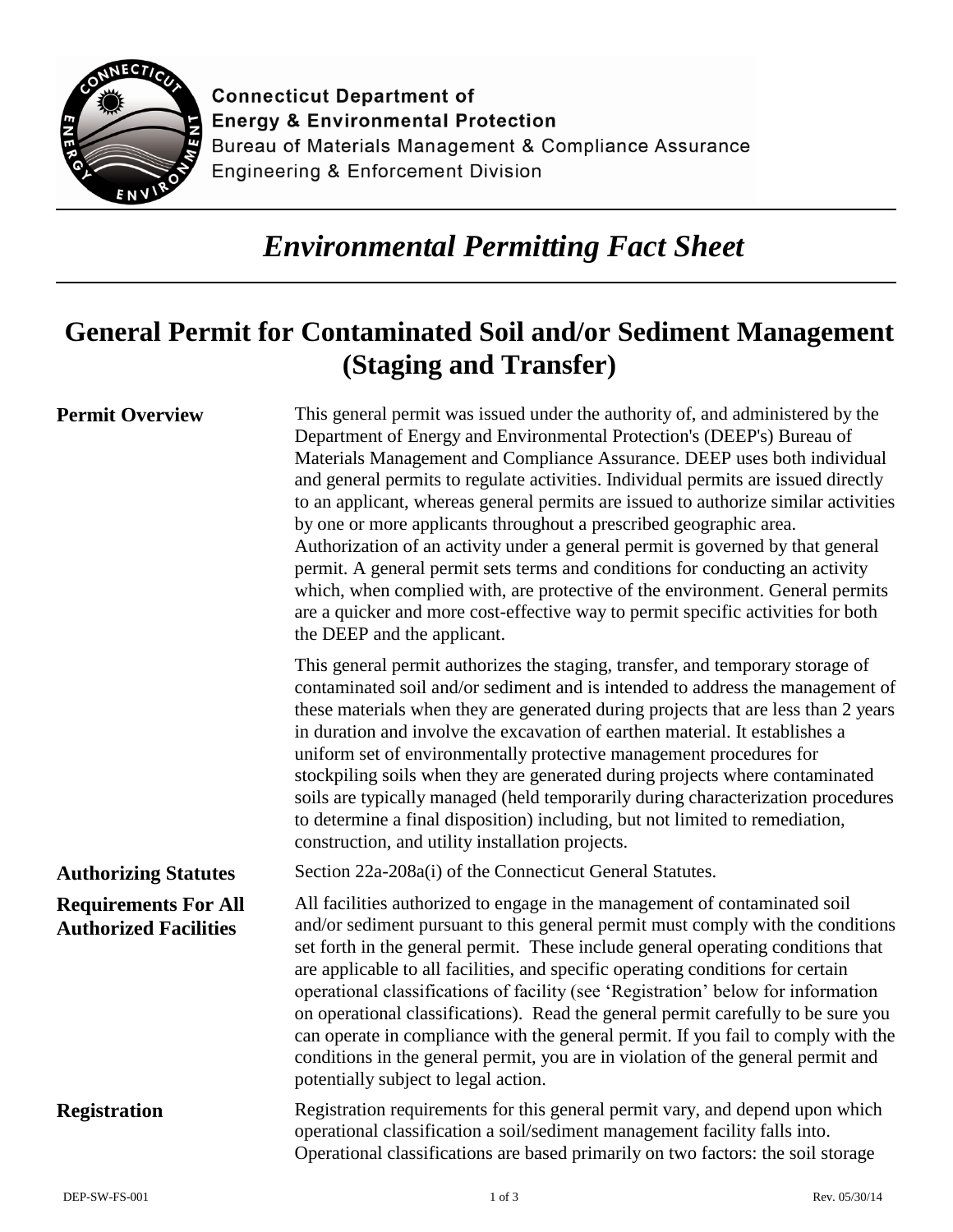location (whether the soil is staged at the site from which it was excavated or at another location); and, the maximum volume of soil that will be staged at any one time during the operational period. The registration requirements that are associated with each type of operational classification are outlined below.

## **Registration (continued)** *Who Does Not Need to Register?* Any person (operational entity) who stages and/or temporarily stores **greater than 10 cubic yards but less than 1,000 cubic yards** of contaminated soil and/or sediment **at the site of excavation** does not need to register for this general permit (provided that the activities authorized are conducted in accordance with each of the applicable conditions of this general permit).

*Who Must Register?* Any person who either: stages and/or temporarily stores **greater than or equal to 1,000 cubic yards and less than or equal to 10,000 cubic yards** (at any one time) of contaminated soil and/or sediment **at the site of excavation for a period exceeding 45 days in duration**; *or*, transfers, stages, and/or temporarily stores **greater than 10 cubic yards and less than or equal to 10,000 cubic yards** (at any one time) of contaminated soil and/or sediment **at a site other than the site of excavation for any period of time**  must obtain a Registration.

*Who Must Register and Obtain Approval?* Any person who either: stages and/or temporarily stores **greater than 10,000 cubic yards** (at any one time) of contaminated soil and/or sediment **at the site of excavation for a period exceeding 45 days in duration**; *or*, transfers, stages, and/or temporarily stores **greater than 10,000 cubic yards** (at any one time) of contaminated soil and/or sediment **at a site other than the site of excavation for any period of time**  must obtain an Approval of Registration.

*How is a Registration obtained for a facility?* A person must submit to the DEEP a *complete* registration form with the appropriate fee. After the registration form has been recorded, the DEEP will issue a registration certificate that includes a facility-specific registration number.

*How is an Approval of Registration obtained for a facility?* A person must submit to the DEEP a *complete* registration form with the appropriate fee. After departmental review, the commissioner will issue a decision regarding the registration (Note: if the registration request is approved, the decision will include a facility-specify registration number.).

*How many facilities can be registered on one form?* A registrant shall register each activity, by site for which the registrant seeks authorization under this general permit on a separate registration form.

*When should a registration form be submitted?* (1) A person who wishes to establish and operate a contaminated soil/sediment management facility must submit a completed registration form in order to be issued either a Registration or an Approval of Registration, as appropriate, under this general permit. (2) A registrant must submit a completed registration form for a renewal of a current Registration/Approval of Registration no less than 120 days before the expiration date of the current Registration/Approval of Registration if they wish to continue to operate the facility under the authority of the general permit.

The same form should be used for either a Registration/Approval of Registration